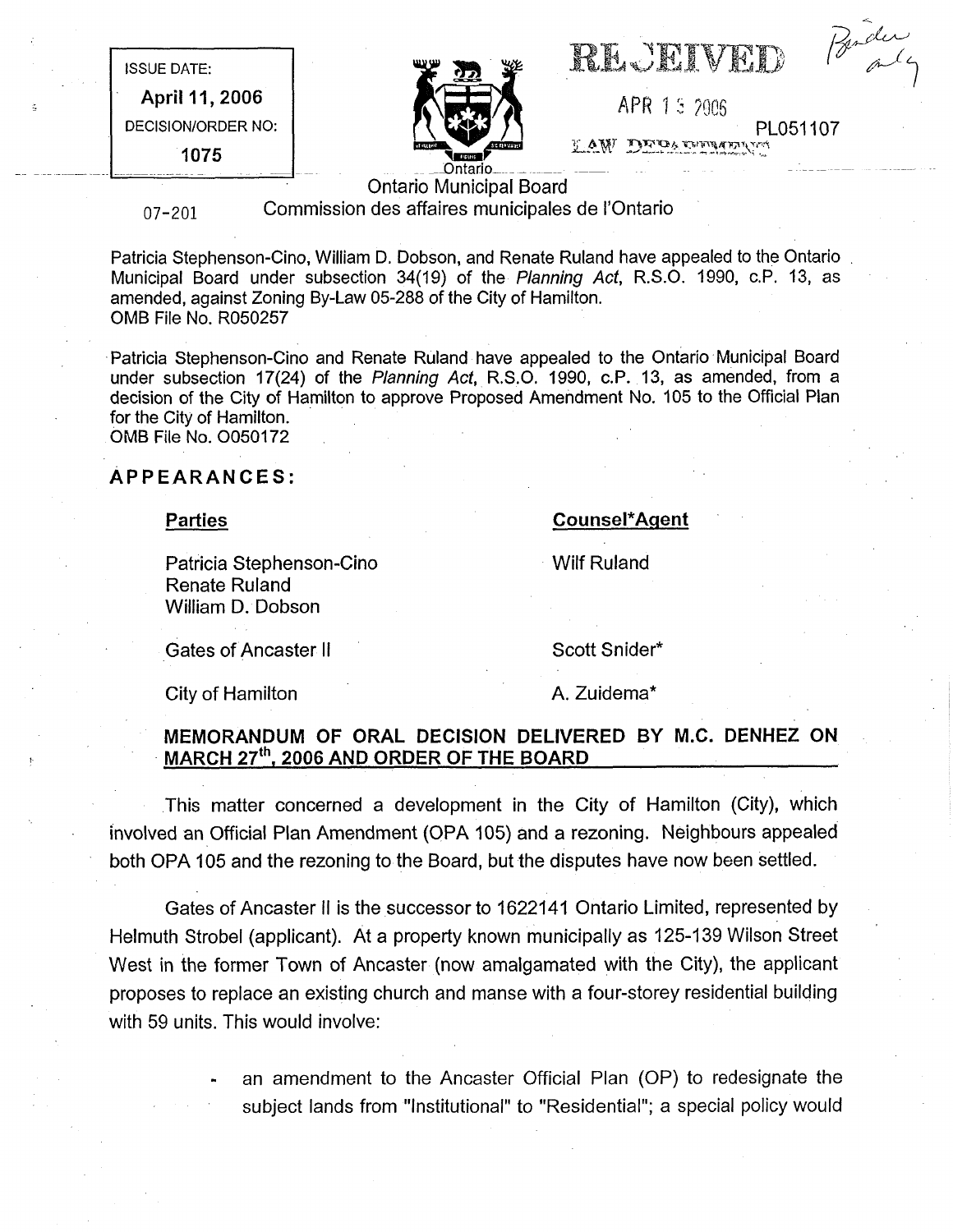also permit four occupied storeys entirely above the grade level.; and

A change to the applicable zoning, pertaining to parking, density, and children's play area.

These matters were considered by the City; which adopted the OP Amendment (No. 105) and amendments to the applicable Zoning By-law (No. 05-288, amending Bylaw 87-57) in September, 2005. Patricia Stephenson-Cino, William D. Dobson, and Renate Ruland (appellants) appealed the rezoning to the Board; Patricia Stephenson-Cino and Renate Ruland also appealed OPA 105.

The replacement of the church and manse was not in dispute. What was in dispute was the height of the proposed new building, and the question of its compatibility with the surrounding neighbourhood; the appellants also raised other • points including parking, play area, traffic, setback, drainage, shade etc.

The Board was invited to mediate. At the time of the scheduled hearing on March  $26<sup>th</sup>$ , 2006, the parties advised the Board that they had reached a settlement pertaining to both the appeal on OPA 105, and the appeal on the rezoning.

On OPA 105, both appellants Patricia Stephenson-Cino and Renate Ruland formally advised that their appeals were withdrawn. The Board notes that withdrawal, effective March  $26<sup>th</sup>$ , 2006, and by this Decision, it is so advising the City of the withdrawal of the appeals pursuant to Section 17(43) of the Planning Act.

On the rezoning, the context is as follows: East of the property, within approximately two blocks, are complexes marking the western edge of Ancaster's commercial core. Diagonally across the street to the southwest, at 150 Wilson Street West, is another four-storey residential complex called Ancaster Mews. City planning staff had prepared detailed reports (Exhibit 3, pp. 178 et seq.) focusing on intensification (which is supported by the Provincial Policy Statement, the regional and local Official Plans), and arguing:

> "Although the proposed apartment building would be a 4 storey building, it would be comparable in height to a conventional 3 storey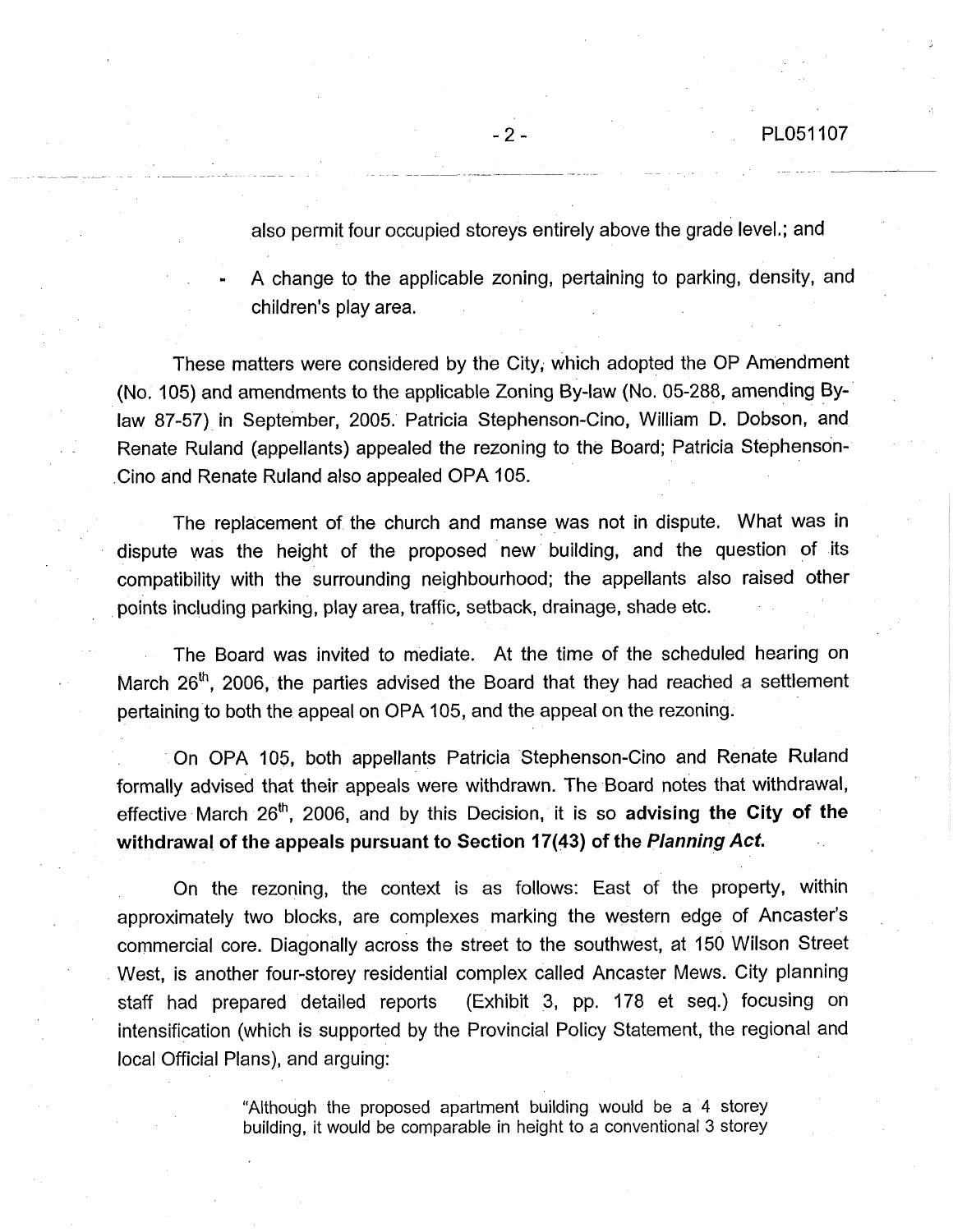apartment building, 10.5 metres high'.... 'Although buildings in this area are typically 1.5 - 2 storeys high, the proposed 4 storey building height is consistent with a maximum height of 10.5 metres permitted for any residential use under the Ancaster Zoning By-law'... 'The proposed building height would also complement the building at 150 Wilson Street West, opposite the subject property, which appears to have been constructed to the maximum height limit.

However, those plans also make it clear that intensification must be "compatible" with the neighbourhood. In particular, the relevant Ancaster Zoning By-law contains wording which raised concerns among the neighbours over the actual limitation on height, particularly in relation to berms in front of a building.

The parties have now agreed on a more precise height formula. On review, the Board finds it admirably specific.

The Board also heard the testimony of the applicant's planner, Edward Fothergill. He described how setback had ceased to be an issue, leaving the questions of parking, density and play area. He described how the density and parking did not depart significantly from established norms; this was undisputed. As for play area, he said that since the project would be marketed to "seniors and empty nesters", the appropriateness of those arrangements was also undisputed.

The planner concluded that in his opinion, the outcome constituted good planning. The Board finds that conclusion to be undisputed. For good measure, the property is subject to site plan approval, and there is an expectation that this will help in assuring that various proper planning principles will be observed.

However, there is a further dimension. The City advised that a new comprehensive Zoning By-law for the amalgamated City is "in the works". It is therefore no surprise that the neighbours are sensitive to the question of precedent, and to the issue of the ongoing protection of neighbourhood character in the future, e.g. under the eventual new By-law. With the consent of the other parties, the appellants have requested that the Board specifically acknowledge the appellants' position, i.e. that the settlement agreement should not and cannot be taken as a precedent: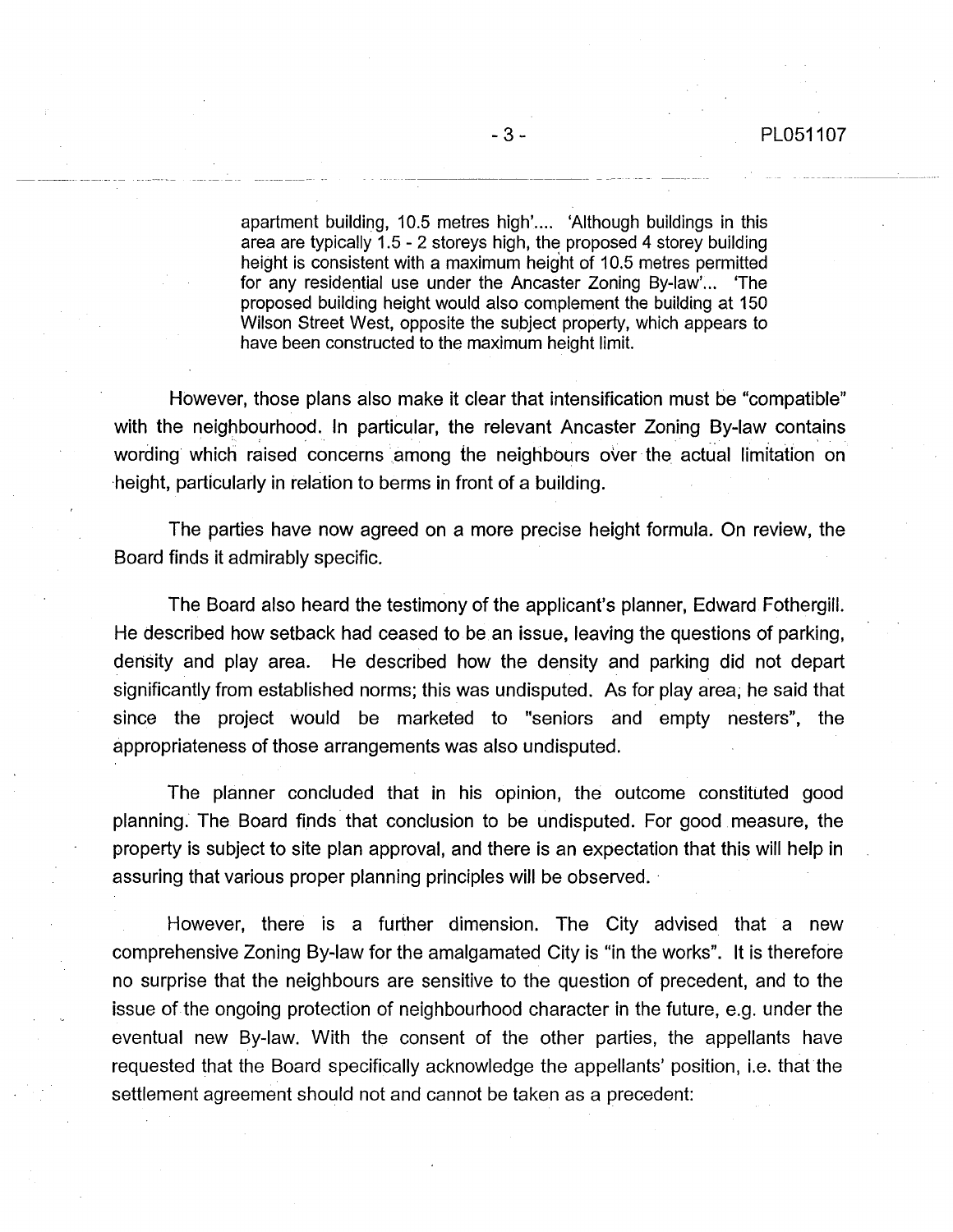- 1) As to how building height is to be measured under the Ancaster Zoning By-law; and
- 2) Regarding the acceptable height of residential buildings in the Town of Ancaster.

That position is so noted.

The Board orders that the appeal against By-law 05-288 of the City of Hamilton is allowed in part, and By-law 05-288 is amended as set out in Attachment 1 to this Order.

In all other respects, the Board Orders that the appeal is dismissed.

The Board so Orders.

## "M. C. Denhez"

M. C. DENHEZ MEMBER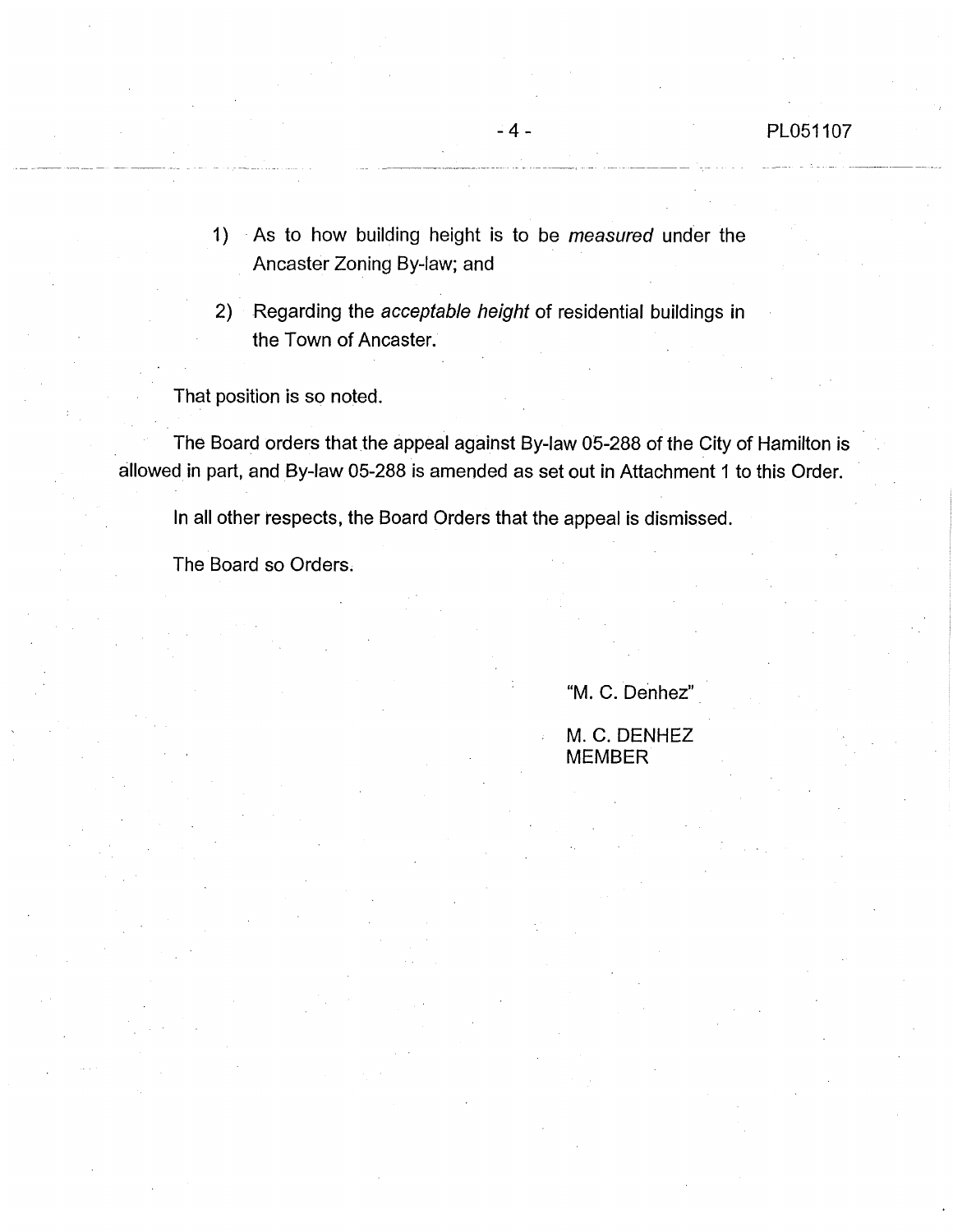## Attachment 1

By-law 05-288 is hereby amended:

by deleting all the contents of the said By-law, from the words "NOW THEREFORE THE Council of the City of Hamilton enacts as follows" to the end,

and replacing them with the following:

NOW THEREFORE THE Council of the City of Hamilton enacts as follows:

1. Map 1 to Schedule "B" of Zoning By-law No. 87-57 (Ancaster), as amended, is hereby further amended by changing from the Institutional "I" Zone to the Residential Multiple "RM6-530" Zone, the lands the extent and boundaries of which are shown on Schedule "A" annexed hereto and forming part of this by-law.

2. Section 34: Excerptions of Zoning By-law No. 87-57 (Ancaster), as amended, is hereby further amended by adding the following subsections:

"RM6-530" Notwithstanding any provisions to the contrary of Section 19, Regulations of Section 19.2: Residential Multiple "RM6" zone of By-law No. 87-57 (Ancaster), the following special provisions shall apply to the lands zoned "RM6-530":

## Development Regulations

- (a) Maximum Density 77.5 units per hectare
	-

(b) Minimum Parking 2 spaces per unit which shall include a minimum of 20 visitor parking spaces

- (c) Children's Play Area Not Required
- 

(d) Maximum Height Notwithstanding Subsection 3.2, "Building Height" shall mean the vertical distance measured from the existing established grade of